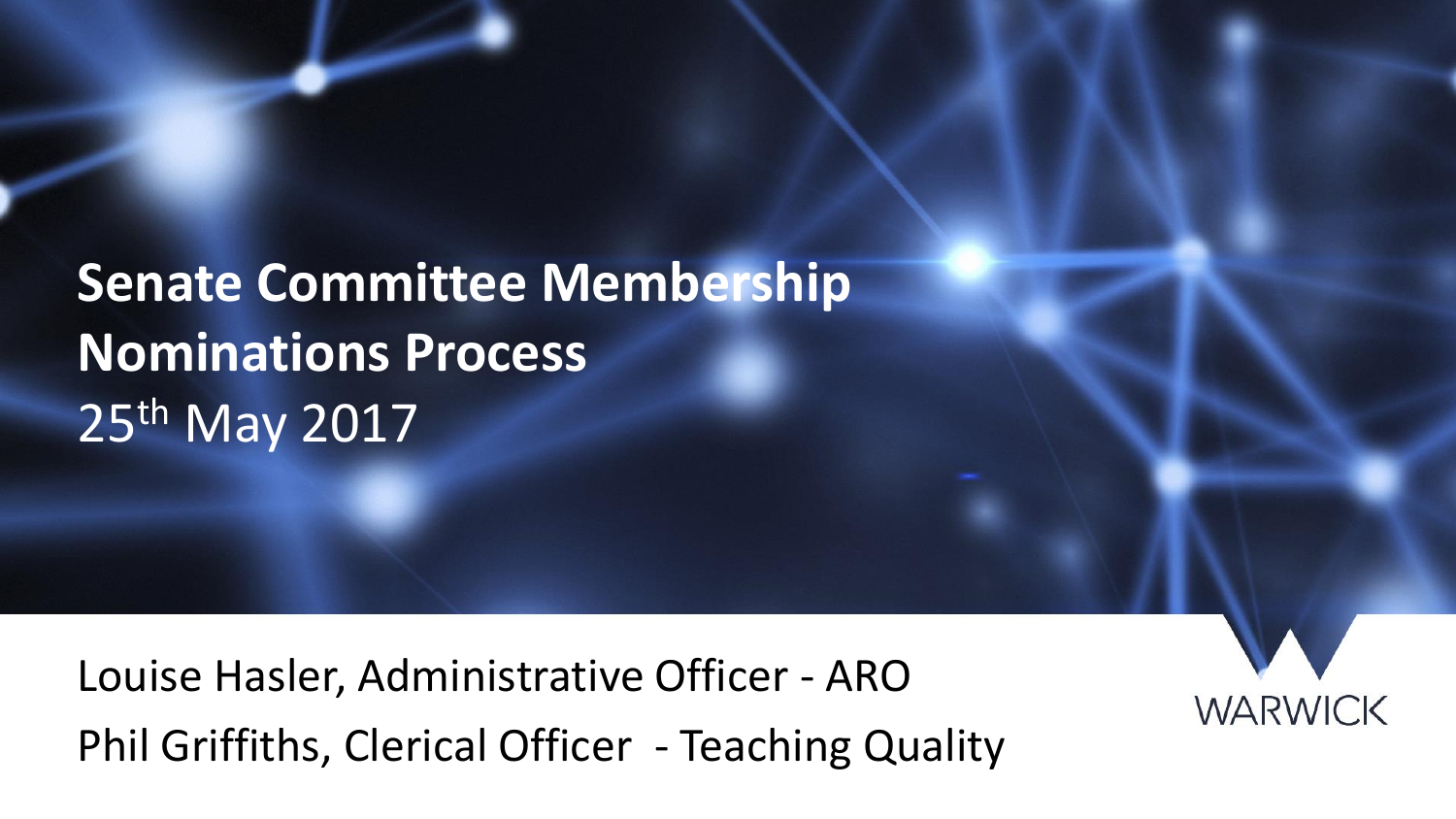## **Benefits of the memberships system**



- Ensures accurate recording of changes to membership, avoiding transcription errors.
- Allows reporting on committee membership by expiry date.
- Shows history of committee membership for each individual.
- Allows ex officio memberships of relevant committees to be easily updated.
- Uses existing staff information means which means ID numbers and email addresses are included in records.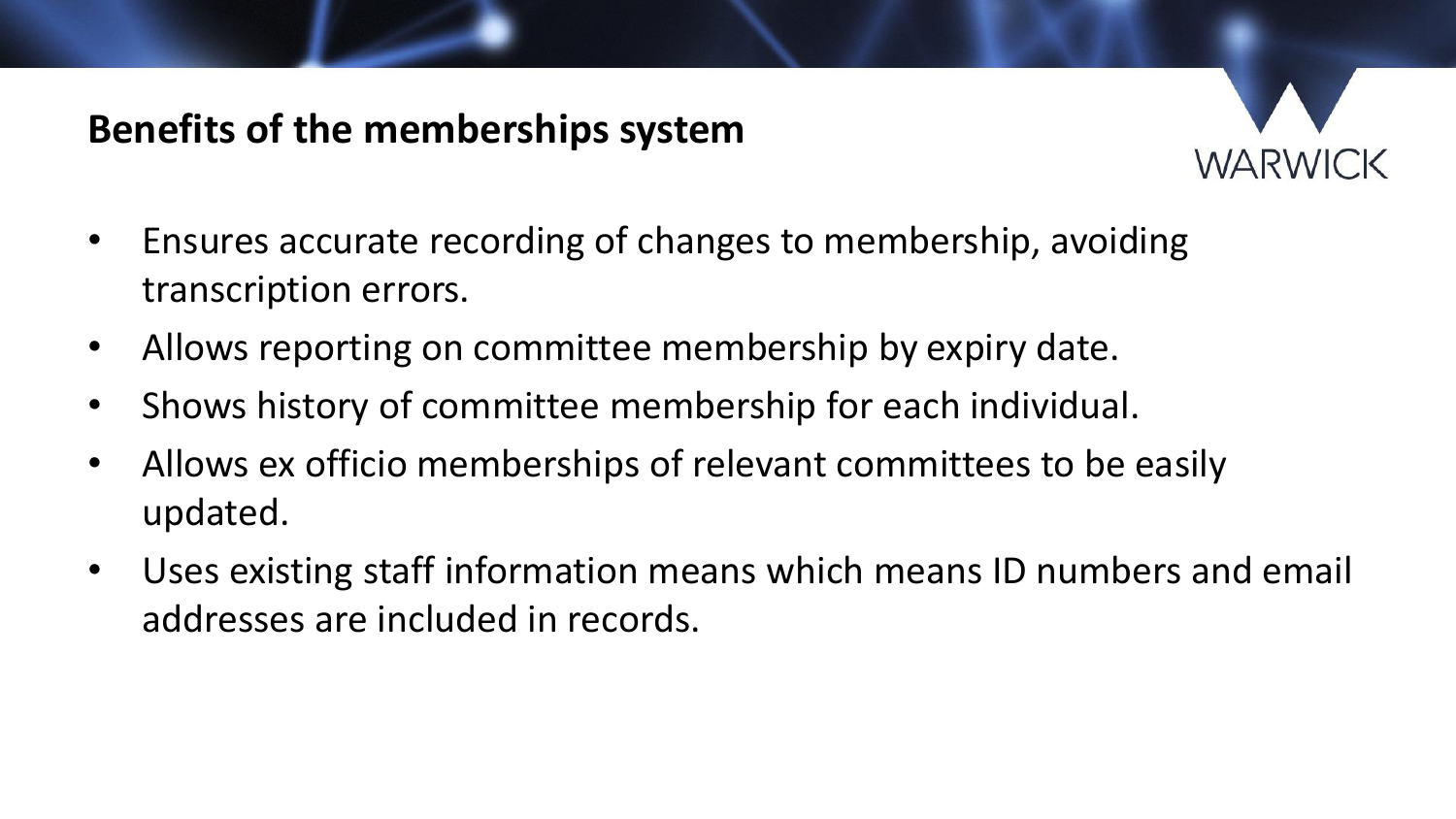## **Timeline:**



**31 May**: Current committee membership data emailed to Secretariats

**End of June 2017**: Faculty Board nominations for other committees to be completed (excluding committees/posts affected by the Academic Governance Review)

**14 July**: Committee nominations to be completed

**1 September**: Report of committee memberships emailed to Secretariats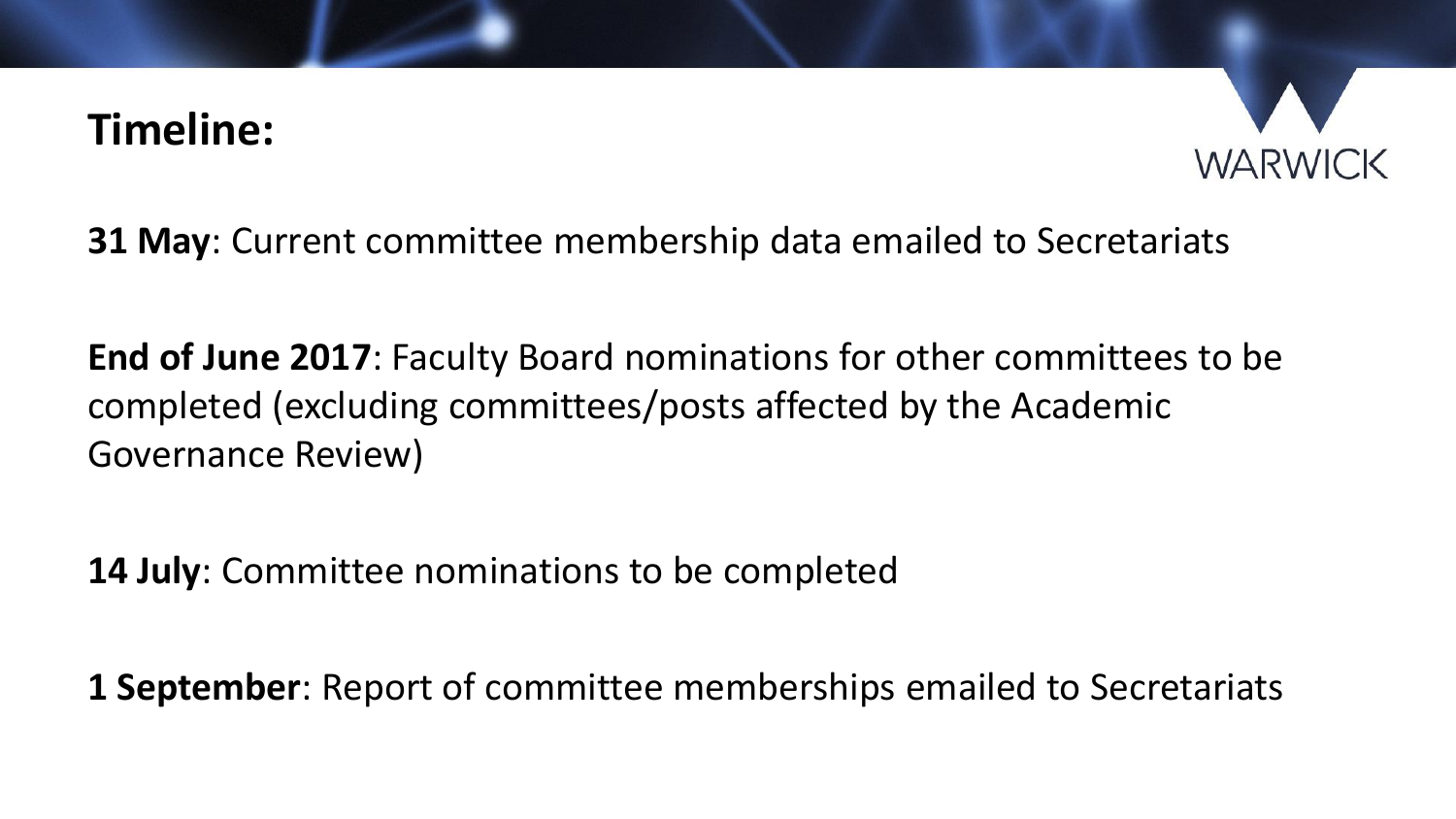## **Accessing the Committee Memberships Sharepoint Site**



This process for submitting committee membership nominations is intended for Senate committees only.

No Chair's Actions going forward. In year changes to be made via the sharepoint system

The Committee Membership Sharepoint site is accessed directly at: <https://livewarwickac.sharepoint.com/sites/committee-memberships> This web address will be emailed to you!